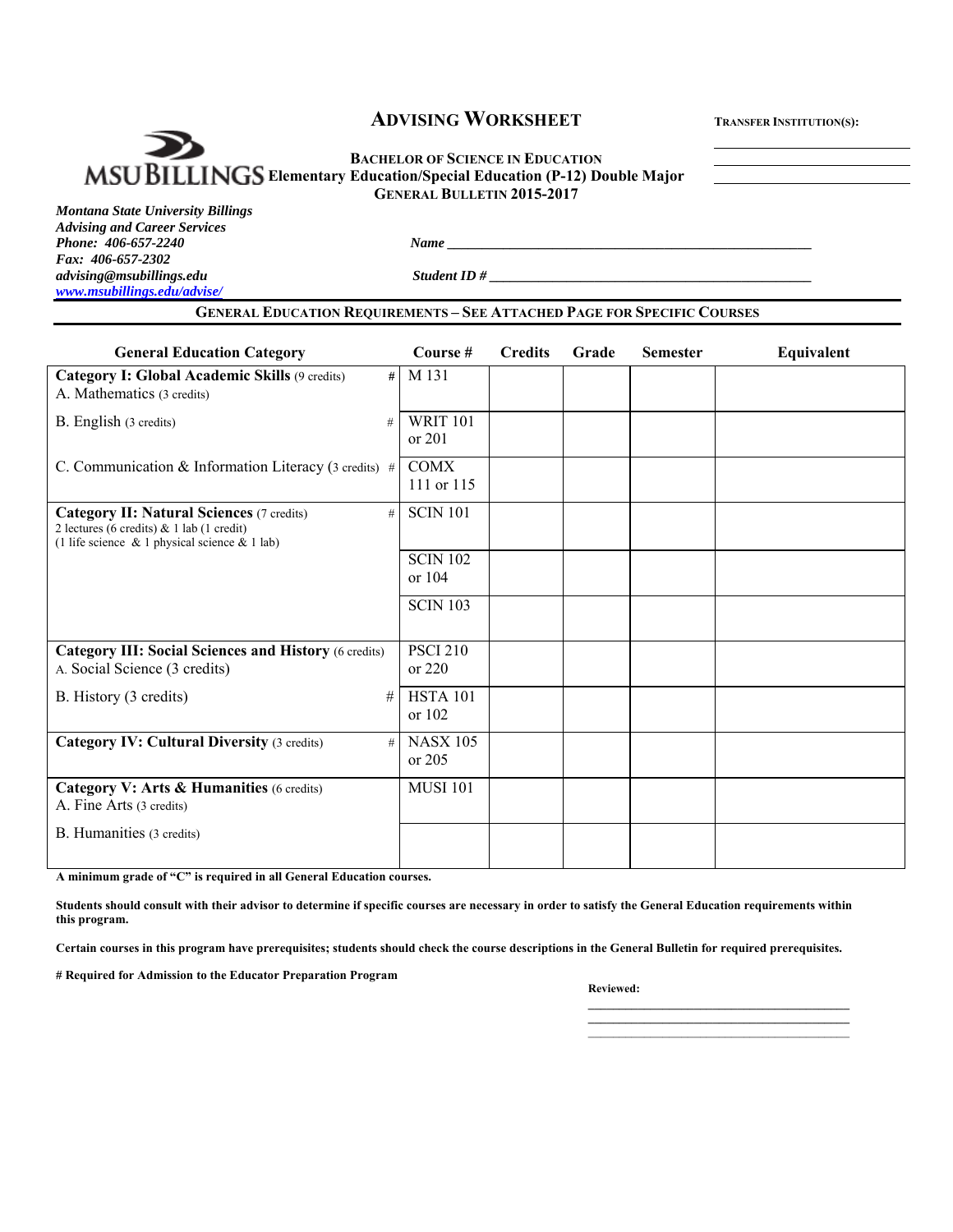# **GENERAL EDUCATION REQUIREMENTS**

|                                                                     |            | <b>CATEGORY I: GLOBAL ACADEMIC SKILLS</b>                                     | 9 credits |             |                             |                                                                |           |
|---------------------------------------------------------------------|------------|-------------------------------------------------------------------------------|-----------|-------------|-----------------------------|----------------------------------------------------------------|-----------|
|                                                                     |            | Students are required to take one course from each subcategory                |           |             |                             | <b>Subcategory B - History</b>                                 | 3 credits |
|                                                                     |            | <b>Subcategory A - Mathematics</b>                                            | 3 credits | HSTA        | 101                         | American History I                                             |           |
| M                                                                   | 131        | Mathematics for Elementary Teachers II                                        | 3         | <b>HSTA</b> | 102                         | American History II                                            |           |
|                                                                     |            | <b>Subcategory B - English</b>                                                | 3 credits |             |                             | <b>CATEGORY IV: CULTURAL DIVERSITY</b>                         | 3 credits |
| WRIT                                                                | 101        | College Writing I                                                             |           | <b>NASX</b> | 105                         | Introduction to Native American Studies                        |           |
| WRIT                                                                | 201        | College Writing II                                                            | 3         | <b>NASX</b> | 205                         | Native Americans in Contemporary Society                       | 3         |
|                                                                     |            | Subcategory C- Communication & Information Literacy 3 credits                 |           |             |                             | <b>CATEGORY V: ARTS &amp; HUMANITIES</b>                       | 6 credits |
| COMX                                                                | 111        | Introduction to Public Speaking                                               |           |             |                             | Students are required to take one course from each subcategory |           |
| Introduction to Interpersonal Communication 3<br><b>COMX</b><br>115 |            |                                                                               |           |             |                             | <b>Subcategory A – Fine Arts</b>                               | 3 credits |
|                                                                     |            |                                                                               |           | MUSI        | 101                         | Enjoyment of Music                                             |           |
|                                                                     |            | CATEGORY II: NATURAL SCIENCES 6 cr. lecture & 1 cr. lab                       |           |             |                             | <b>Subcategory B - Humanities</b>                              | 3 credits |
| SCIN 101, 102, 103, 104 Integrated Sciences                         |            | 3, 1, 3, 1                                                                    | ARTH      | 150         | Introduction to Art History |                                                                |           |
|                                                                     |            |                                                                               |           | <b>HONR</b> | 111                         | Perspectives and Understanding                                 |           |
|                                                                     |            |                                                                               |           | <b>LIT</b>  | 110                         | Introduction to Literature                                     |           |
|                                                                     |            | <b>CATEGORY III: SOCIAL SCIENCES AND HISTORY</b>                              | 6 credits | <b>LIT</b>  | 240                         | The Bible as Literature                                        |           |
|                                                                     |            | Students are required to take one course from each subcategory                |           | PHL         | 110                         | Introduction to Ethics                                         |           |
|                                                                     |            | <b>Subcategory A - Social Sciences</b>                                        | 3 credits | PHL         | 111                         | Philosophies of Life                                           |           |
|                                                                     |            |                                                                               |           |             |                             |                                                                |           |
|                                                                     |            |                                                                               |           |             |                             |                                                                |           |
| PSCI<br><b>PSCI</b>                                                 | 220<br>210 | Introduction to Comparative Government<br>Introduction to American Government | 3<br>3    |             |                             |                                                                |           |

**Please note Elementary Education requires specific courses for General Education requirements, as listed above. This list does not reflect all approved General Education courses.**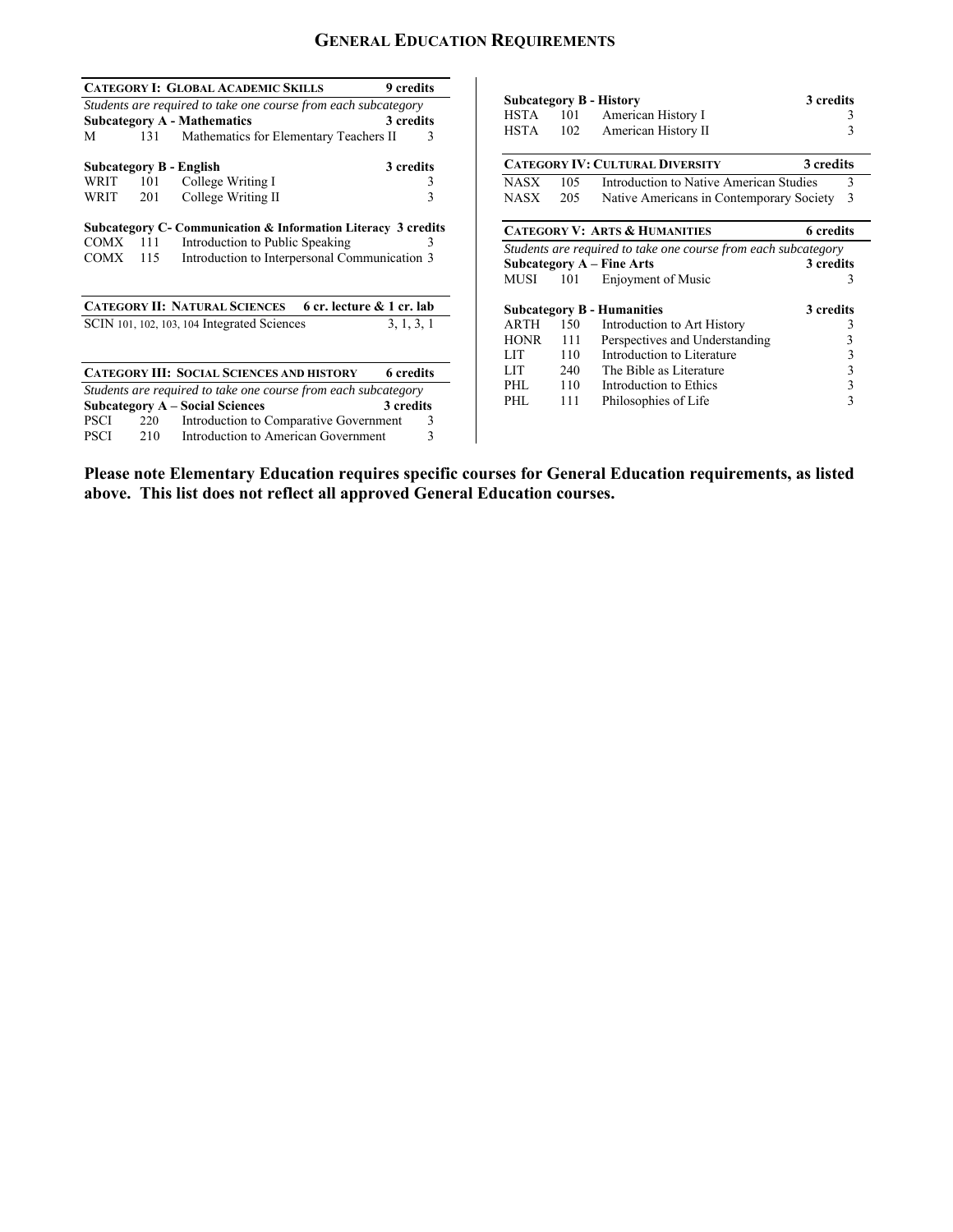|                   |                                                                      | Course                                        | <b>Credits</b> | Grade | <b>Semester</b> | Equivalent |  |  |
|-------------------|----------------------------------------------------------------------|-----------------------------------------------|----------------|-------|-----------------|------------|--|--|
|                   | A minimum grade of $C$ or better is required in all major coursework |                                               |                |       |                 |            |  |  |
|                   | <b>Professional Core for Elementary Education</b>                    |                                               |                |       |                 |            |  |  |
|                   | # Required for Admission to the Educator Preparation Program         |                                               |                |       |                 |            |  |  |
| #EDU              | 105                                                                  | <b>Education and Democracy</b>                | 3              |       |                 |            |  |  |
| $^{\wedge\#EDU}$  | 220/                                                                 | Human Growth and Development/                 | 3              |       |                 |            |  |  |
|                   | 220L                                                                 | Lab (45 hour practicum required)              |                |       |                 |            |  |  |
| #EDU              | 221                                                                  | <b>Education Psychology and Measurement</b>   | 3              |       |                 |            |  |  |
| $^{\wedge}$ #EDSP | 204                                                                  | Introduction to Teaching Exceptional Learners | 3              |       |                 |            |  |  |
|                   |                                                                      | (15 hour practicum required)                  |                |       |                 |            |  |  |
| #HTH              | 201                                                                  | Health Issues for Educators                   | 3              |       |                 |            |  |  |
| <b>EDU</b>        | 381                                                                  | Curriculum Theory and Design                  | 3              |       |                 |            |  |  |
| <b>EDU</b>        | 353                                                                  | Junior Field Experience                       | $\overline{c}$ |       |                 |            |  |  |
| <b>EDU</b>        | 495B                                                                 | Student Teaching: K-8                         | 9              |       |                 |            |  |  |
| <b>EDU</b>        | 406                                                                  | Philosophical, Legal and Ethical Issues in    | 3              |       |                 |            |  |  |
|                   |                                                                      | Education                                     |                |       |                 |            |  |  |

# **Required Elementary Education Courses**

| ARTZ        | 102  | Fundamentals of Art for Elementary Teachers              | 2 |  |  |
|-------------|------|----------------------------------------------------------|---|--|--|
| M           | 130  | Mathematics for Elementary Teachers I                    | 3 |  |  |
| <b>GPHY</b> | 121  | Human Geography                                          | 3 |  |  |
| EDU         | 270  | <b>Instructional Technology</b>                          | 3 |  |  |
| EDU         | 397A | Methods: K-8 Language Art                                | 4 |  |  |
| <b>EDU</b>  | 397B | Methods: K-8 Social Studies                              | 3 |  |  |
| EDU         | 397C | Methods: K-8 Mathematics                                 | 3 |  |  |
| EDU         | 397D | Methods: K-8 Science                                     | 3 |  |  |
| EDU         | 397M | Methods: K-8 Integrating the Arts into the<br>Curriculum | 4 |  |  |
| <b>HEE</b>  | 309  | Health Enhancement Strategies K-8                        | 3 |  |  |
| <b>EDU</b>  | 433  | Reflective Practices in Teaching Reading                 | 4 |  |  |

## **Required Special Education Courses**

| <b>EDSP</b>      | 301 | Teaching Students with Learning Disabilities                                                          | 3 |  |
|------------------|-----|-------------------------------------------------------------------------------------------------------|---|--|
| <b>EDSP</b>      | 302 | Teaching Students with Emotional or<br><b>Behavioral Disorders</b>                                    | 3 |  |
| $^{\wedge}$ EDSP | 303 | Teaching Students with Intellectual<br>Disabilities                                                   | 3 |  |
| $^{\wedge}$ EDSP | 402 | Individualizing Curriculum                                                                            | 3 |  |
| $\wedge$ EDSP    | 404 | <b>Teaching Special Populations</b>                                                                   | 2 |  |
| $\wedge$ EDSP    | 405 | Assessment of Students with Exceptionalities                                                          | 3 |  |
| <b>EDSP</b>      | 461 | <b>Positive Behavior Supports</b>                                                                     | 3 |  |
| <b>EDSP</b>      | 462 | Special Education Law, Policy and Practices                                                           | 3 |  |
| $\wedge$ EDSP    | 495 | Field work/Clinical/Practicum/Student<br>Teaching in Special Education                                | 9 |  |
| $^{\wedge}$ EDU  | 438 | Literacy Assessment, Diagnosis and<br>Instruction (Note: EDU 433 is a prerequisite<br>for EDU $438$ ) | 3 |  |